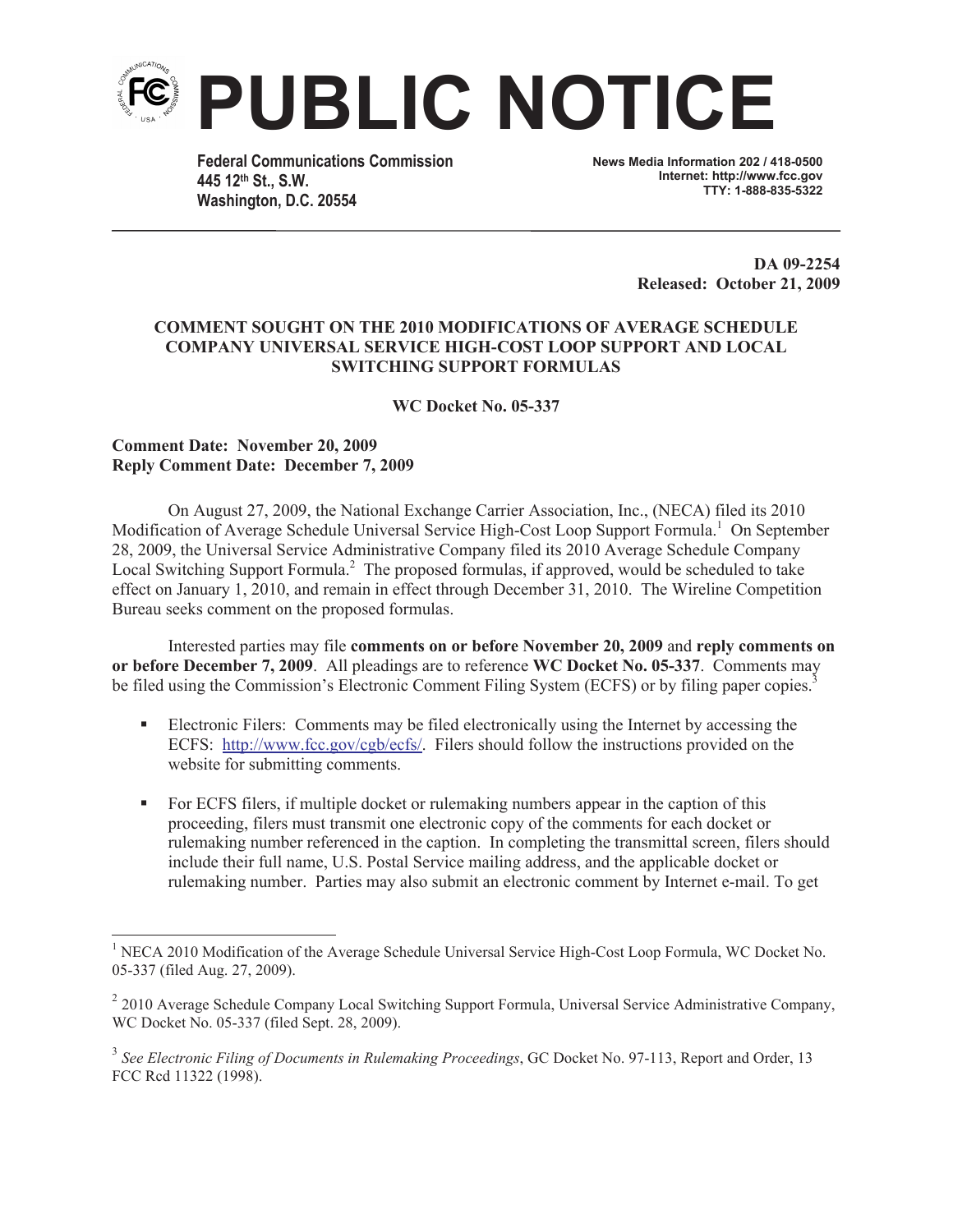filing instructions, filers should send an e-mail to ecfs@fcc.gov, and include the following words in the body of the message, "get form." A sample form and directions will be sent in response.

• Paper Filers: Parties who choose to file by paper must file an original and four copies of each filing. If more than one docket or rulemaking number appears in the caption of this proceeding, filers must submit two additional copies for each additional docket or rulemaking number.

Filings can be sent by hand or messenger delivery, by commercial overnight courier, or by firstclass or overnight U.S. Postal Service mail (although we continue to experience delays in receiving U.S. Postal Service mail). All filings must be addressed to the Commission's Secretary, Office of the Secretary, Federal Communications Commission.

The Commission's contractor will receive hand-delivered or messenger-delivered paper filings for the Commission's Secretary at 236 Massachusetts Avenue, N.E., Suite 110, Washington, D.C. 20002. The filing hours at this location are 8:00 a.m. to 7:00 p.m. All hand deliveries must be held together with rubber bands or fasteners. Any envelopes must be disposed of before entering the building. Commercial overnight mail (other than U.S. Postal Service Express Mail and Priority Mail) must be sent to 9300 East Hampton Drive, Capitol Heights, MD 20743. U.S. Postal Service first-class, Express, and Priority mail should be addressed to 445 12th Street, S.W., Washington D.C. 20554.

People with Disabilities: To request materials in accessible formats for people with disabilities (Braille, large print, electronic files, audio format), send an e-mail to fcc504@fcc.gov or call the Consumer & Governmental Affairs Bureau at 202-418-0530 (voice), 202-418-0432 (tty).

## **In addition, one copy of each pleading must be sent to each of the following:**

- (1) The Commission's duplicating contractor, Best Copy and Printing, Inc., 445 12th Street, S.W., Room CY-B402, Washington, D.C. 20554, www.bcpiweb.com; phone: 202-488-5300 fax: 202-488-5563;
- (2) Gary Seigel, Telecommunications Access Policy Division, Wireline Competition Bureau, 445 12th Street, S.W., Room 5-C408, Washington, D.C. 20554; e-mail: Gary.Seigel@fcc.gov;
- (3) Antoinette Stevens, Telecommunications Access Policy Division, Wireline Competition Bureau, 445 12th Street, S.W., Room 5-B521, Washington, D.C. 20554; e-mail: Antoinette.Stevens@fcc.gov.

Filings and comments are also available for public inspection and copying during regular business hours at the FCC Reference Information Center, Portals II, 445 12th Street, S.W., Room CY-A257, Washington, D.C. 20554. They may also be purchased from the Commission's duplicating contractor, Best Copy and Printing, Inc., Portals II, 445 12th Street, S.W., Room CY-B402, Washington, D.C. 20554, telephone: 202-488-5300, fax: 202-488-5563, or via e-mail www.bcpiweb.com.

This matter shall be treated as a "permit-but-disclose" proceeding in accordance with the Commission's *ex parte* rules.<sup>4</sup> Persons making oral ex parte presentations are reminded that memoranda summarizing the presentations must contain summaries of the substance of the presentation and not merely a listing of the subjects discussed. More than a one or two sentence description of the views and

<sup>4</sup> 47 C.F.R. §§ 1.1200 *et seq*.